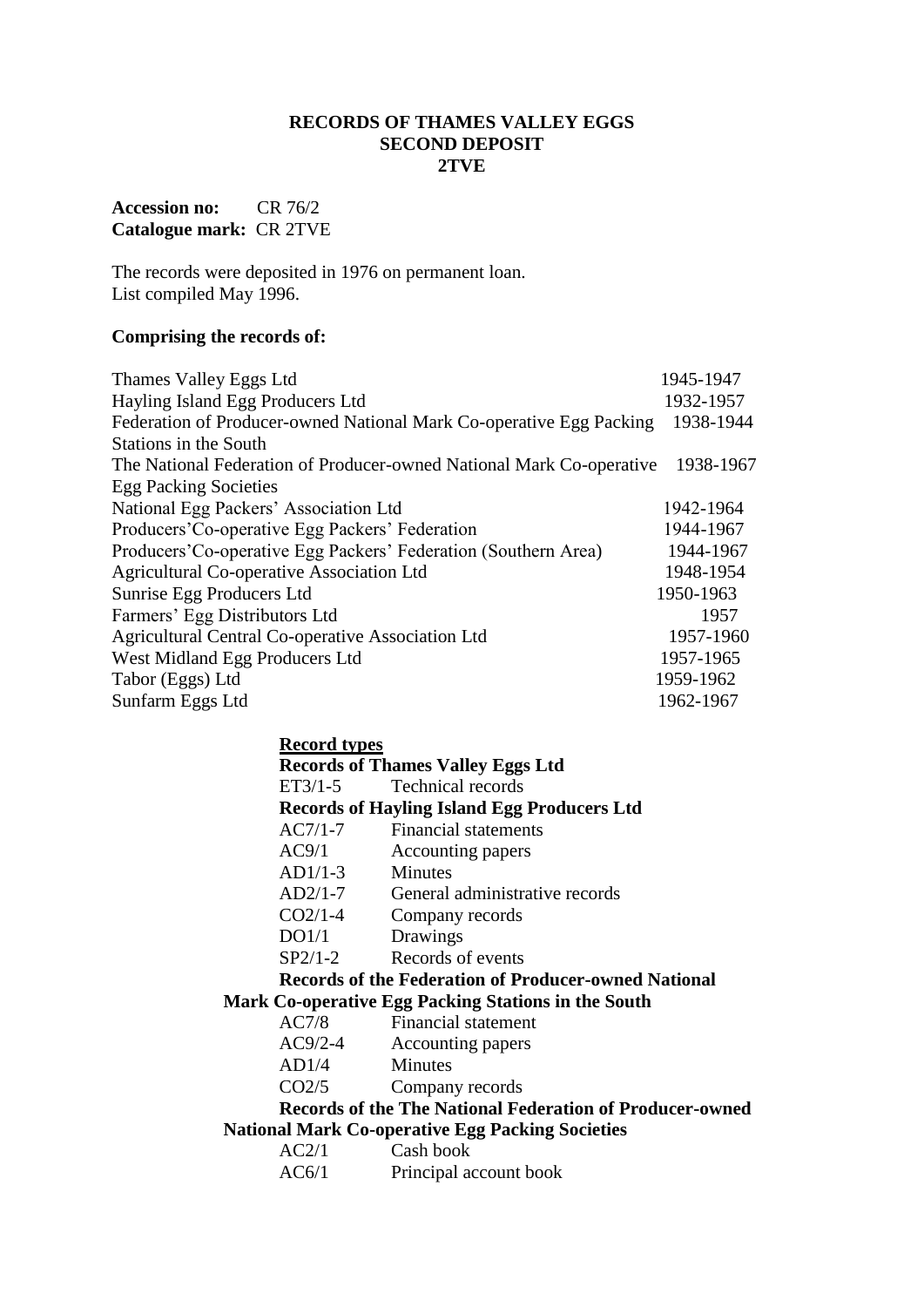- AC7/9-10 Financial statements
- AC9/5-9 Accounting papers
- AD1/5-6 Minutes
- AD2/8 Statement
- AD7/1-2 Memoranda
- ET3/6 Technical records
- CO2/6-7 Company records
- P2/A1 Leaflet

#### **Records of the National Egg Packers' Association Ltd**

AD1/7-8 Minutes

- AD2/9-12 General administrative records
- PH2/1 Photograph album
- SP2/3 Attendance Book

#### **Records of the Producers'Co-operative Egg Packers'**

#### **Federation**

- AC7/11-13 Financial statements
- AC9/10-13 Accounting papers
- AD2/13-16 General administrative records
- AD7/3 Commercial records
- CO2/8-10 Company records

#### **Records of the Producers'Co-operative Egg Packers'**

#### **Federation (Southern Area)**

- AC7/14 Financial statement
- AC9/14-15 Accounting papers
- AD1/9 Minutes

#### **Records of the Agricultural Co-operative Association Ltd** P9/1-3 Publications

#### **Records of Sunrise Egg Producers Ltd**

- AC7/15-22 Financial statements
- AD1/10 Minutes
- AD2/17-28 General administrative records
- AD7/4 Agreement
- AD8/1 General Correspondence
- CO2/11-12 Company records
- P2/B1-2 Advertising (other companies)
- P5/1-3 News and press releases
- P6/1-2 Cine film and scripts
- P9/4-5 Publications
- PH2/2 Photograph album
- PH5/1 Slides and transparencies
- SP2/4 Records of events

#### **Records of Farmers' Egg Distributors Ltd**

AC7/23 Financial statement

# **Records of the Agricultural Central Co-operative**

## **Association Ltd**

- AD2/29-30 General administrative records
- SP2/5-6 Records of events

## **Records of West Midland Egg Producers Ltd**

AC2/2-3 Cash books

#### **Records of Tabor (Eggs) Ltd**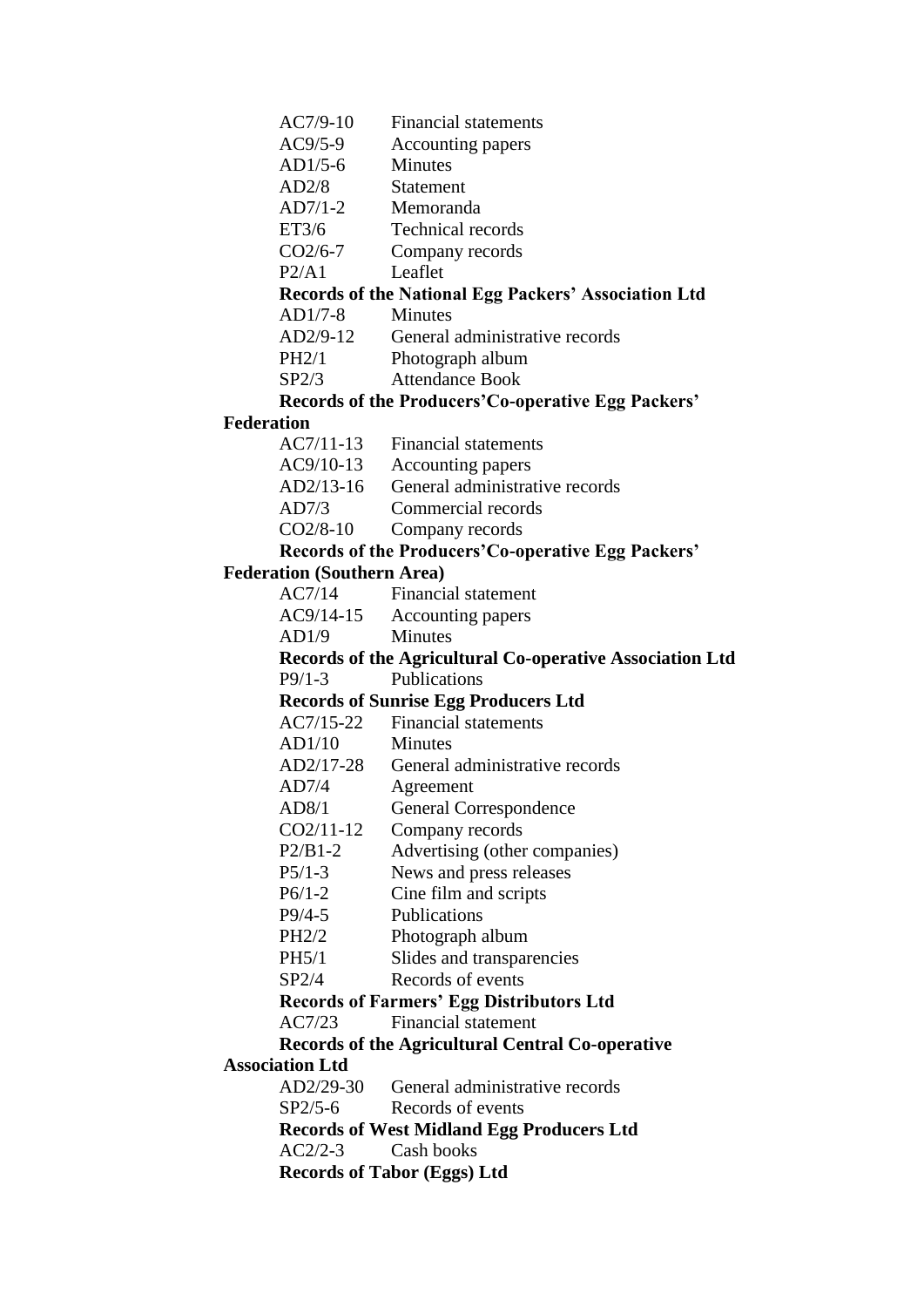| $AC6/2-5$ | Other accounts                     |
|-----------|------------------------------------|
| AC7/24-29 | <b>Financial statements</b>        |
| AD8/2-5   | General correspondence             |
| CO2/13    | Company records                    |
|           | <b>Records of Sunfarm Eggs Ltd</b> |
| AC7/30-39 | <b>Financial statements</b>        |
| AD2/31-32 | General administrative records     |
| AD8/6-10  | General correspondence             |
| SP1/1     | General reference records          |
|           |                                    |

## **RECORDS OF THAMES VALLEY EGGS LTD**

#### **ET3 GENERAL TECHNICAL REFERENCE RECORDS**

| ET3/1 | BOOK concerning auto-sexing and egg marketing<br>Produced by the Poultry Association of Great Britain (SPBA) Ltd                                                      | 1945 |
|-------|-----------------------------------------------------------------------------------------------------------------------------------------------------------------------|------|
| ET3/2 | PAMPHLET on egg identification, production and quality<br>Produced by Ontario Department of Agriculture                                                               | 1947 |
| ET3/3 | <b>TYPESCRIPT</b> text of talk on fresh eggs<br>By Poultry Producers of California                                                                                    | 1952 |
| ET3/4 | REPORT on egg quality<br>By the Joint Committee on Egg Quality (Ulster Farmers' Union,<br>Northern Ireland Egg Merchants' Association and Ministry of<br>Agriculture) | 1957 |
| ET3/5 | REPORT on German importation of British eggs<br>By Hans Hartge, Hamburg                                                                                               | 1957 |

#### **RECORDS OF HAYLING ISLAND EGG PRODUCERS LTD**

## **AC7 FINANCIAL STATEMENTS**

| $AC7/1-7$  | FINANCIAL STATEMENTS, including balance sheet, |            |
|------------|------------------------------------------------|------------|
|            | profit & loss account and trading account      |            |
| $\sqrt{1}$ | Annual Statement                               | 1947       |
| /2         | Annual Statement                               | 1948       |
| /3         | Annual Statement                               | 1950       |
| /4         | Annual Statement                               | 1951       |
| /5         | Annual Statement                               | 1952       |
| /6         | Statement for 9 months                         | (Sep) 1953 |
|            | Annual Statement                               | 1953       |

#### **AC9 ACCOUNTING PAPERS**

| AC9/1 | FILE of calculations, data and graphs of sales. Also    | 1935-1938 |
|-------|---------------------------------------------------------|-----------|
|       | includes draft workings for annual financial statements |           |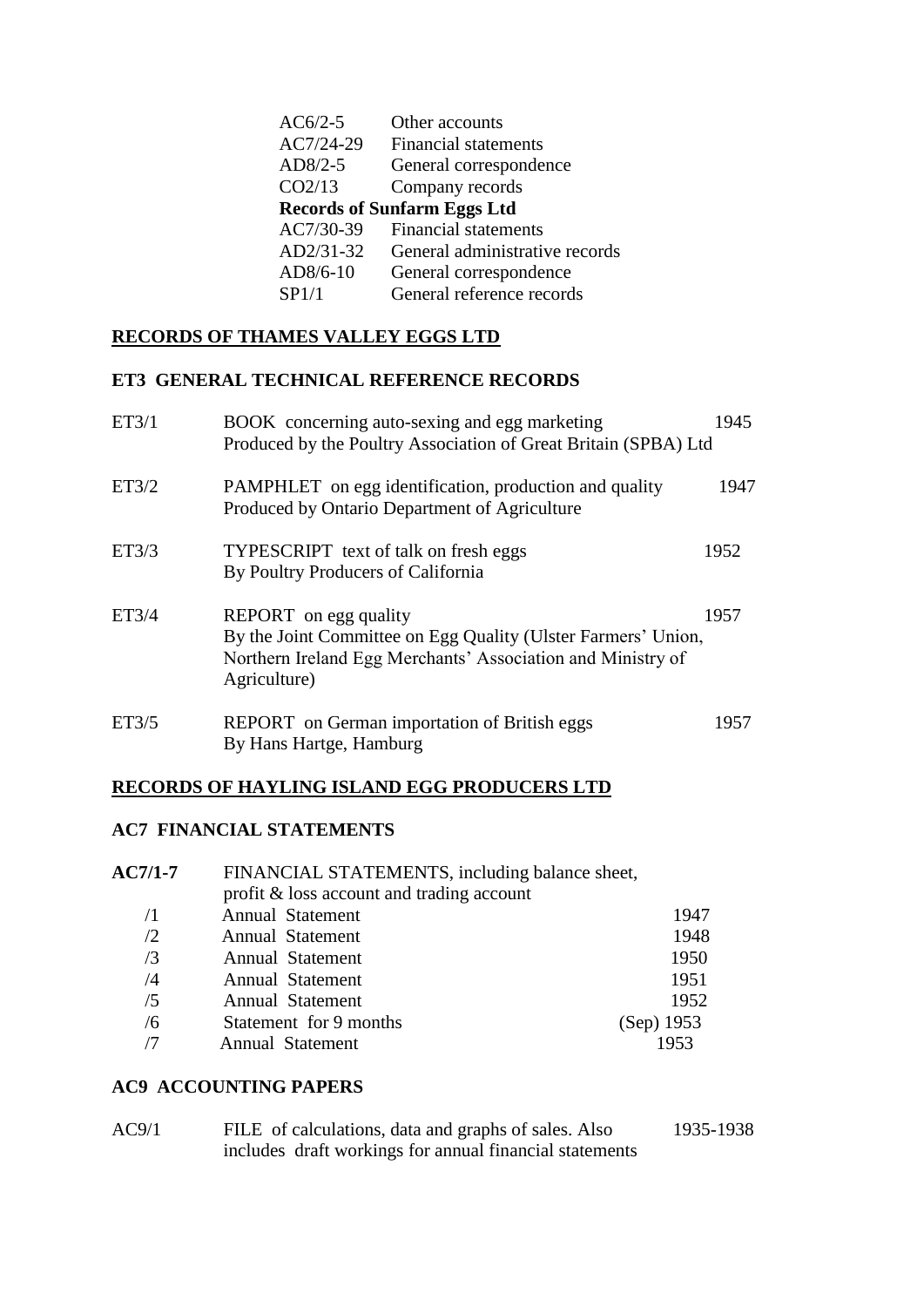## **AD1 MINUTES**

| $AD1/1-3$ | <b>MINUTE BOOKS</b> |           |
|-----------|---------------------|-----------|
|           |                     | 1932-1937 |
|           |                     | 1937-1948 |
|           |                     | 1948-1957 |

#### **AD2 GENERAL ADMINISTRATIVE RECORDS**

| AD2/1 | <b>AGENDAS AND REPORTS</b> of the Managing Director<br>$(17$ items)                                | 1932-1948 |      |
|-------|----------------------------------------------------------------------------------------------------|-----------|------|
| AD2/2 | <b>PAPERS</b> Workmens' Compensation Insurance                                                     | 1938-1939 |      |
| AD2/3 | PAPERS Notes regarding possible division of business<br>into wholesale, retail and packing station |           | 1941 |
| AD2/4 | FILE correspondence regarding separation of wholesale<br>and packing station businesses            | 1945      |      |
| AD2/5 | PAPERS regarding discontinuance of collections via M. Munro<br>(trading as Alfred Etherington)     |           | 1943 |
| AD2/6 | REPORT concerning relationship with newly-formed Hampshire 1947<br>Egg Producers                   |           |      |
| AD2/7 | CONTRACT for the purchase of English new-laid hens' eggs,<br>blank                                 |           | nd   |
|       |                                                                                                    |           |      |

## **CO2 COMPANY RECORDS**

| CO <sub>2/1</sub> | <b>RULE BOOK</b>             | 1932 |
|-------------------|------------------------------|------|
| CO <sub>2/2</sub> | LIST of registered producers | 1943 |
| CO <sub>2/3</sub> | LIST of shareholders         | 1946 |
| CO <sub>2/4</sub> | LIST of shareholders         | 1948 |
|                   |                              |      |

## **DO1 DRAWINGS**

| DO1/1 | PLAN of quick freezer and store for poultry and rabbits | 1945 |
|-------|---------------------------------------------------------|------|
|       | <b>SP2 RECORDS OF EVENTS</b>                            |      |
| SP2/1 | REPORT of tour to Sweden and Denmark made by            | 1947 |

G.M. Woodruff and organised by the Agricultural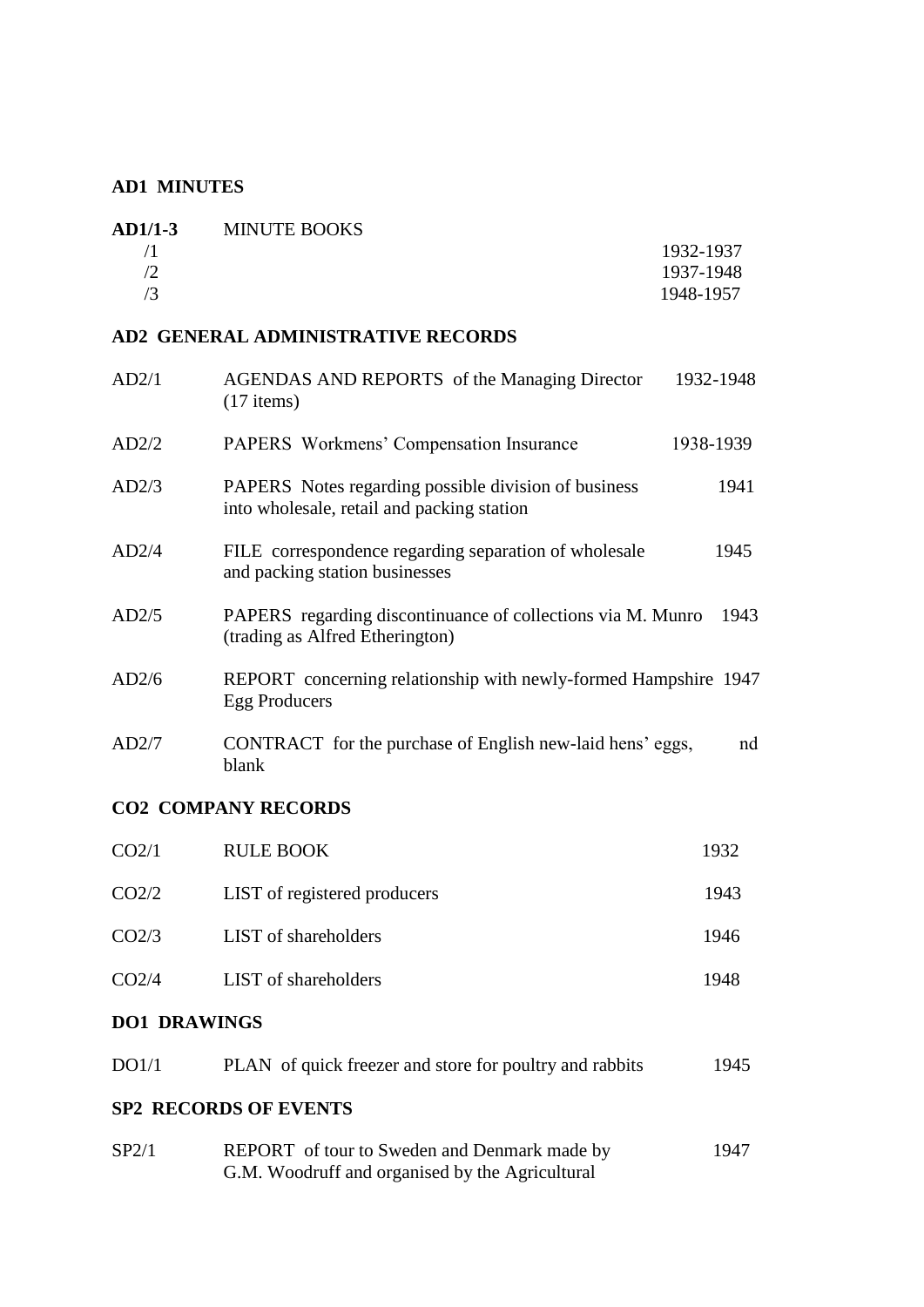Co-operative Managers' Association, with itinerary

SP2/2 PAPERS concerning tour to Sweden and Denmark as part of 1952 Young Farmers' Scholarship. Includes reports, correspondence, Danish and Swedish publications and press cuttings.

## **RECORDS OF THE FEDERATION OF PRODUCER-OWNED NATIONAL MARK CO-OPERATIVE EGG PACKING STATIONS IN THE SOUTH**

#### **AC7 FINANCIAL STATEMENTS**

| AC7/8              | FINANCIAL STATEMENT                                                                                             | 1940         |
|--------------------|-----------------------------------------------------------------------------------------------------------------|--------------|
|                    | <b>AC9 ACCOUNTING PAPERS</b>                                                                                    |              |
| AC9/2              | FILE of bills                                                                                                   | 1938-1939    |
| AC9/3              | PAYING-IN BANK BOOK counterfoils only                                                                           | 1938-1940    |
| AC9/4              | FILE of bank statements                                                                                         | 1938-1944    |
| <b>AD1 MINUTES</b> |                                                                                                                 |              |
| AD1/4              | MINUTES of AGM                                                                                                  | (8 Nov) 1939 |
|                    | <b>CO2 COMPANY RECORDS</b>                                                                                      |              |
| CO2/5              | PAPERS concerning formation of Federation                                                                       | 1938         |
|                    | RECORDS OF THE NATIONAL FEDERATION OF PRODUCER-OWNED<br><b>NATIONAL MARK CO-OPERATIVE EGG PACKING SOCIETIES</b> |              |
|                    | <b>AC2 CASH BOOKS</b>                                                                                           |              |
| AC2/1              | PETTY CASH BOOK                                                                                                 | 1943-1946    |
|                    | <b>AC6 OTHER ACCOUNTS</b>                                                                                       |              |
| AC6/1              | PRINCIPAL ACCOUNT BOOK                                                                                          | 1938-1967    |
|                    | <b>AC7 FINANCIAL STATEMENTS</b>                                                                                 |              |
| AC7/9              | FINANCIAL STATEMENT of account since formation (30 Sep) 1939                                                    |              |
| AC7/10             | FINANCIAL STATEMENT of account for 4 years (30 Sep) 1943                                                        |              |
|                    | <b>AC9 ACCOUNTING PAPERS</b>                                                                                    |              |
| AC9/5              | FILE of bills                                                                                                   | 1938-1944    |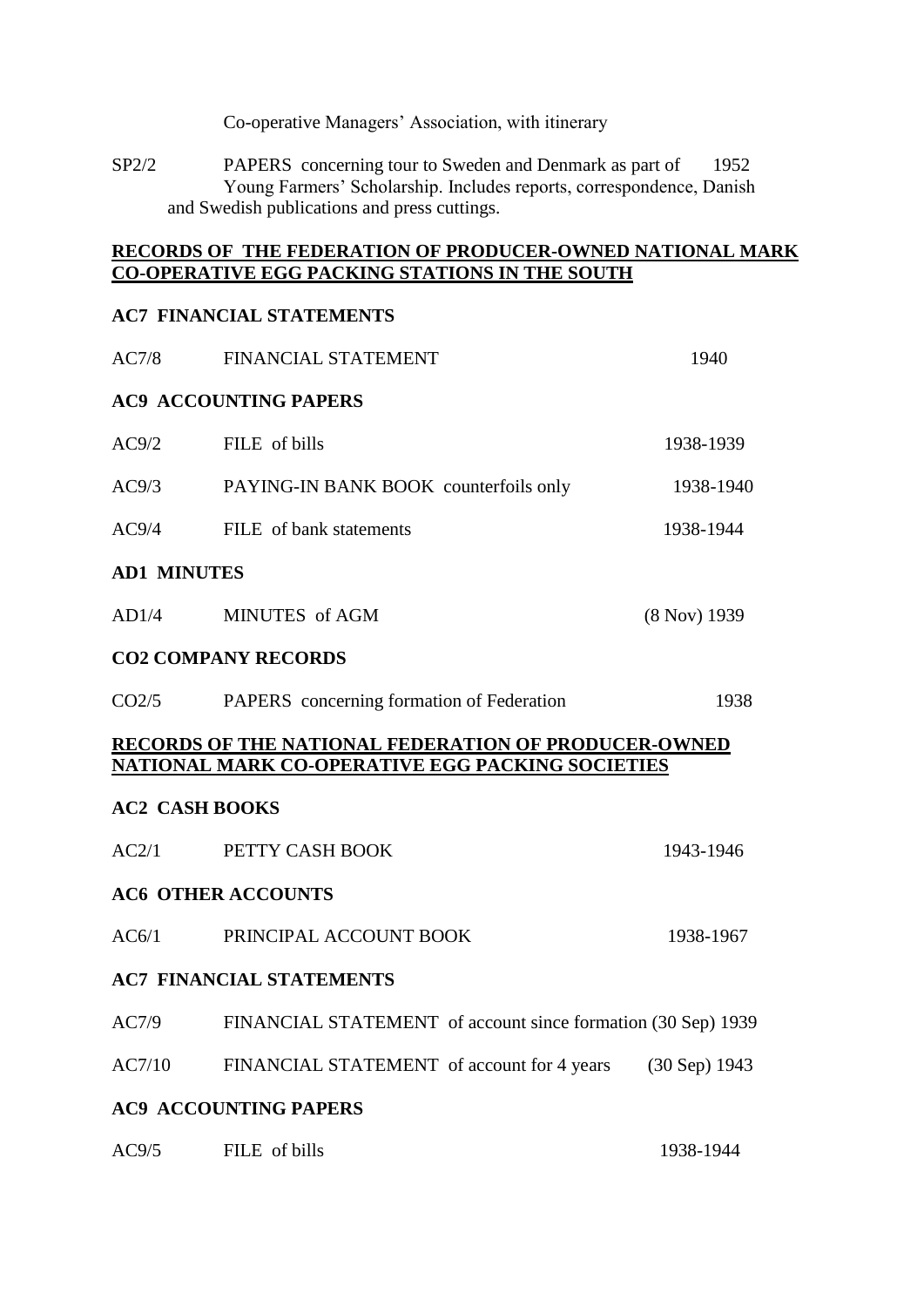| AC9/6              | FILE of bank statements                                                                                                         | 1938-1944       |
|--------------------|---------------------------------------------------------------------------------------------------------------------------------|-----------------|
| AC9/7              | FILE of invoices for pasmphlets supplied by Federation                                                                          | 1939            |
| AC9/8              | FILE of bank paying-in counterfoils                                                                                             | 1941-1944       |
| AC9/9              | RECEIPTS concerned with restyling of the Federation                                                                             | 1944            |
| <b>AD1 MINUTES</b> |                                                                                                                                 |                 |
| AD1/5              | <b>MINUTE BOOK Executive Committee</b>                                                                                          | 1938-1946       |
| AD1/6              | <b>MINUTE BOOK General Meetings</b>                                                                                             | 1938-1948       |
|                    | AD2 GENERAL ADMINISTRATIVE AND COMMERCIAL RECORDS                                                                               |                 |
| AD2/8              | STATEMENT of reasons for continuing Federation                                                                                  | [1940s]         |
|                    | <b>AD7 COMMERCIAL RECORDS</b>                                                                                                   |                 |
| AD7/1              | MEMORANDUM from Ministry of Food on control and<br>distribution of home produced eggs                                           | 1941            |
| AD7/2              | MEMORANDUM from Ministry of Food on de-control of<br>egg prices and allocation                                                  | 1953            |
|                    | <b>CO2 COMPANY RECORDS</b>                                                                                                      |                 |
| CO <sub>2/6</sub>  | <b>RULES</b>                                                                                                                    | c1938           |
| CO <sub>2</sub> /7 | LEAFLET objectives of the Federation                                                                                            | c1938           |
|                    | ET3 GENERAL TECHNICAL REFERENCE RECORDS                                                                                         |                 |
| ET3/6              | <b>PAPERS</b> from Ministry of Food containing<br>recommendations for hygienic production of liquid whole<br>egg for local sale | 1953            |
|                    | P2/A INDIVIDUAL ADVERTISING PUBLICATIONS                                                                                        |                 |
| P2/A1              | <b>LEAFLET</b> about the Federation<br>$(2 \text{ copies})$                                                                     | c1938           |
|                    | <b>RECORDS OF THE NATIONAL EGG PACKERS' ASSOCIATION LTD</b>                                                                     |                 |
| <b>AD1 MINUTES</b> |                                                                                                                                 |                 |
| AD1/7              | <b>MINUTES</b> Board meetings                                                                                                   | $(30$ Apr) 1959 |

AD1/8 MINUTES Members of Area 13 (9 May) 1959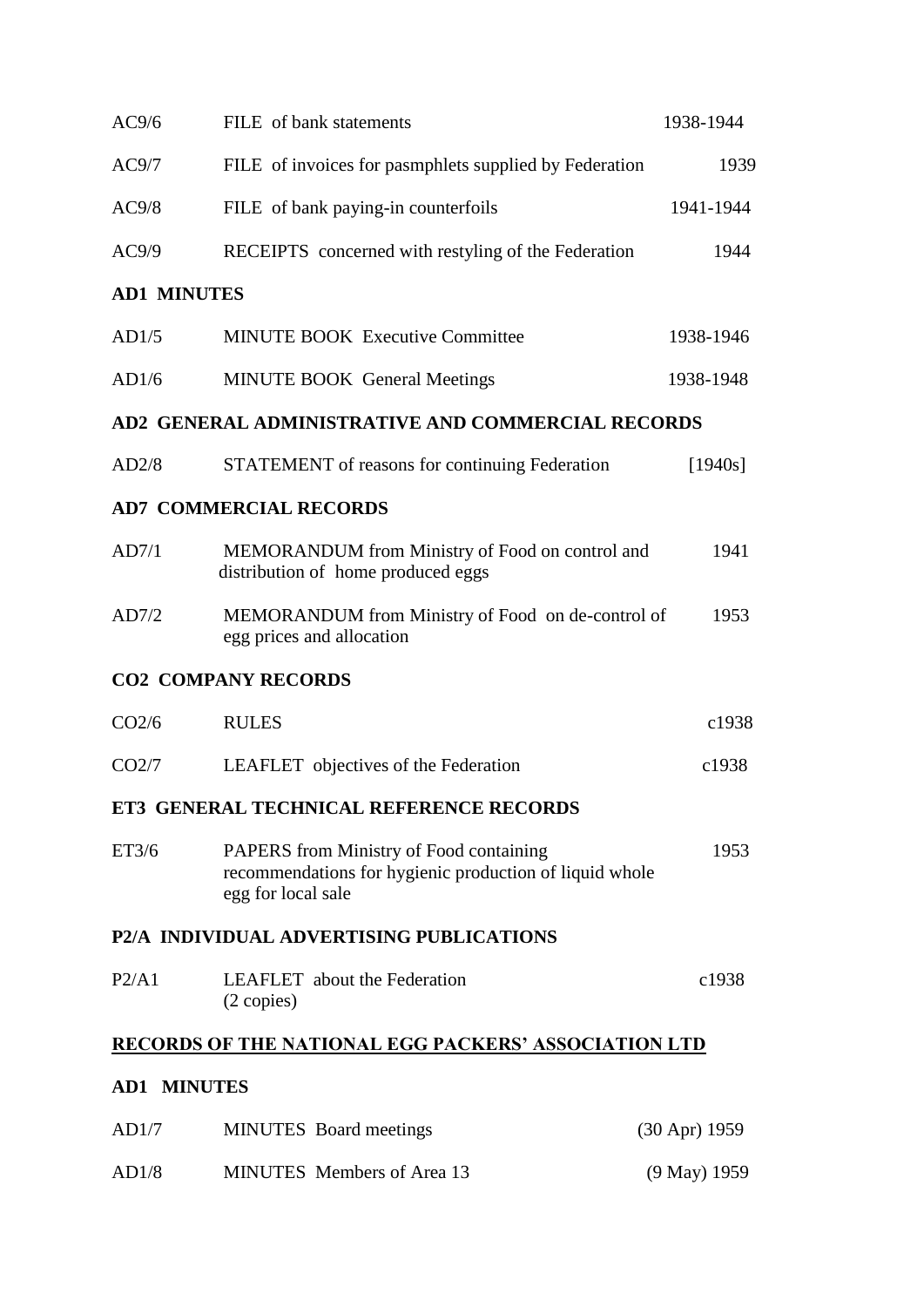#### **AD2 GENERAL ADMINISTRATIVE RECORDS**

| AD2/9  | FILE Correspondence concerning two redundant East<br>Hampshire packing stations | 1942      |
|--------|---------------------------------------------------------------------------------|-----------|
| AD2/10 | REPORT of the Chairman                                                          | 1946      |
| AD2/11 | FILE of texts of speeches                                                       | 1953-1961 |
| AD2/12 | FILE of papers concerning packers' margins and average<br>collections           | 1959      |

#### **PH2 PHOTOGRAPH ALBUMS**

PH2/1 ALBUM of photographs, also publications and cuttings 1956-1964 concerning conferences and dinners, and the London Egg Exchange

#### **SP2 RECORDS OF EVENTS**

| SP2/3 | <b>ATTENDANCE BOOK</b> for Thanksgiving Dinner | 1946 |
|-------|------------------------------------------------|------|
|       |                                                |      |

#### **RECORDS OF THE PRODUCERS' CO-OPERATIVE EGG PACKERS' FEDERATION**

**See also:** The National Federation of Producer-owned National Mark Co-operative Egg Packing Societies

AD1/5 for Executive Committee Minutes 1944-1946; AD1/6 for General Meeting minutes 1944-1948; AC6/1 and AC2/1 for accounts 1944-1967.

## **AC7 FINANCIAL STATEMENTS**

| AC7/11                       | FINANCIAL STATEMENT of account for 4 years             | (30 Sep) 1947 |
|------------------------------|--------------------------------------------------------|---------------|
| AC7/12                       | FINANCIAL STATEMENT of account for 5 years<br>3 copies | (30 Sep) 1948 |
| AC7/13                       | FINANCIAL STATEMENT of account for 10 years            | (30 Sep) 1948 |
| <b>AC9 ACCOUNTING PAPERS</b> |                                                        |               |
| AC9/10                       | FILE of bank paying-in counterfoils                    | 1944-1949     |
| AC9/11                       | FILE of bank statements                                | 1944-1967     |
| AC9/12                       | <b>PAPERS</b> financial calculations                   | 1948-1965     |
| AC9/13                       | FILE concerning purchase of £100 Defence Bonds         | 1948-1966     |

#### **AD2 GENERAL ADMINISTRATIVE RECORDS**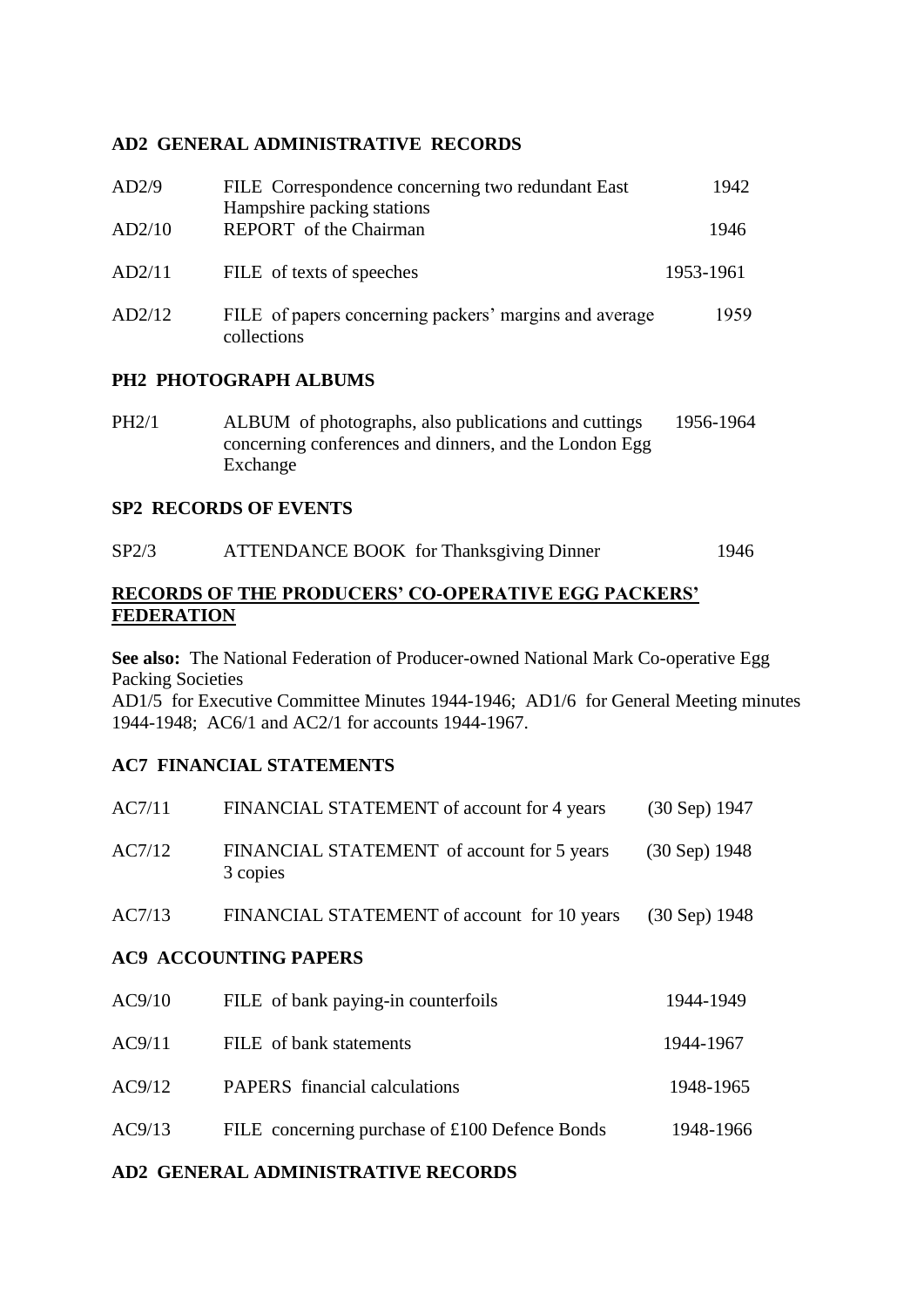| AD2/13 | <b>REPORTS</b> of the Chairman                                                                           | 1945-1947 |
|--------|----------------------------------------------------------------------------------------------------------|-----------|
| AD2/14 | CIRCULAR LETTERS concerning Ministry of Food's<br>proposals for re-introduction of redundant egg packers | 1946      |
| AD2/15 | PAPERS evidence given by the Federation to the Lucas<br>Committee on egg marketing                       | 1947      |
| AD2/16 | LISTS of co-operative egg packing stations indicating<br><b>Federation members</b>                       | 1940s     |

#### **AD7 COMMERCIAL RECORDS**

| AD7/3 | PAPERS proposals and plans for post-war marketing of eggs, | -1944 |
|-------|------------------------------------------------------------|-------|
|       | as supplied to Ministry of Agriculture & Fisheries         |       |
|       | 4 copies                                                   |       |

#### **CO2 COMPANY RECORDS**

| CO <sub>2</sub> /8 | NOTICE of Federation's new name                                                  | 1944      |
|--------------------|----------------------------------------------------------------------------------|-----------|
| CO <sub>2</sub> /9 | FILE concerning New Milton Egg Packing Station's<br>membership of the Federation | 1946      |
| CO <sub>2/10</sub> | PAPERS concerning disbanding of Federation                                       | 1966-1967 |

#### **RECORDS OF PRODUCERS'CO-OPERATIVE EGG PACKERS' FEDERATION (SOUTHERN AREA)**

#### **AC7 FINANCIAL STATEMENTS**

| AC7/14             | FINANCIAL STATEMENT of account<br>3 copies | $(11$ Apr) 1944 |
|--------------------|--------------------------------------------|-----------------|
|                    | <b>AC9 ACCOUNTING PAPERS</b>               |                 |
| AC9/14             | FILE of bank paying-in counterfoils        | 1944-1948       |
| AC9/15             | FILE of bank statements                    | 1944-1967       |
| <b>AD1 MINUTES</b> |                                            |                 |
| AD1/9              | <b>MINUTES</b> General Meeting<br>2 copies | $(12$ Apr) 1944 |

#### **RECORDS OF THE AGRICULTURAL CO-OPERATIVE ASSOCIATION LTD**

## **P PUBLICATIONS AND ADVERTISING**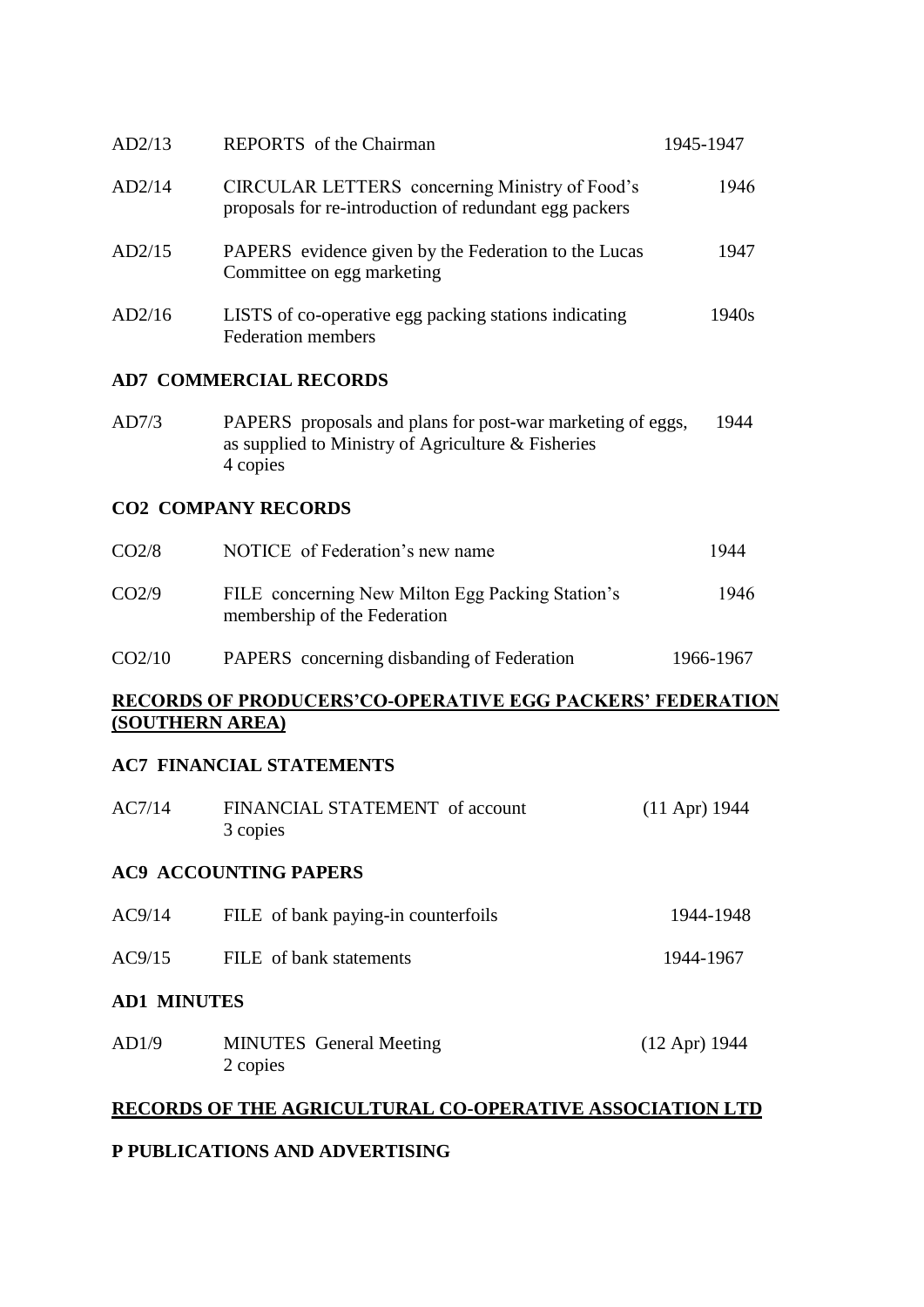#### **P9 OTHER RECORDS**

| P <sub>9/1</sub> | <b>YEAR BOOK</b>                                 | 1948-1949 |
|------------------|--------------------------------------------------|-----------|
| P9/2             | <b>YEAR BOOK</b>                                 | 1950      |
| P9/3             | <b>PAMPHLET</b> Farmers' Co-operation in England | 1954      |

## **RECORDS OF SUNRISE EGG PRODUCERS LTD**

**See also:** Records of Hayling Island Egg Producers Ltd AD1/3 for minutes 1954-1957)

| AC7/15-22 | <b>FINANCIAL STATEMENTS</b> |      |
|-----------|-----------------------------|------|
| /15       | (Annual)                    | 1954 |
| /16       | (Annual)                    | 1955 |
| /17       | (Annual)                    | 1956 |
| /18       | (Annual)                    | 1957 |
| /19       | (Annual)                    | 1959 |
| /20       | (Annual)                    | 1960 |
| /21       | (Annual)                    | 1961 |
| /22       | $(15$ months)               | 1962 |
|           |                             |      |

#### **AD1 MINUTES**

| AD1/10 | <b>MINUTE BOOK</b> | 1957-1961 |
|--------|--------------------|-----------|
|--------|--------------------|-----------|

#### **AD2 GENERAL ADMINISTRATIVE RECORDS**

| AD2/17-20 | <b>ANNUAL REPORTS</b>                                                                                                                            |            |
|-----------|--------------------------------------------------------------------------------------------------------------------------------------------------|------------|
| /17       |                                                                                                                                                  | 1954       |
| /18       |                                                                                                                                                  | 1958       |
| /19       |                                                                                                                                                  | 1960       |
| /20       |                                                                                                                                                  | 1961       |
| AD2/21    | FILE samples of headed notepaper                                                                                                                 | c1955-1962 |
| AD2/22    | LIST of registered producers                                                                                                                     | 1956       |
| AD2/23    | REPORT of egg packers' cost investigation                                                                                                        | 1956       |
| AD2/24    | <b>RATION BOOK</b> for motor fuel                                                                                                                | 1957       |
| AD2/25    | <b>REPORTS</b> of Managing Director to Board Meetings                                                                                            | 1957-1958  |
| AD2/26    | CIRCULAR LETTER regarding changes in accounts and<br>methods of operation                                                                        | 1960       |
| AD2/27    | <b>CIRCULAR LETTER</b> regarding amalgamation with Thames<br>Valley & Wiltshire Poultry Producers Society to form Thames<br>Valley & Sunrise Ltd | 1962       |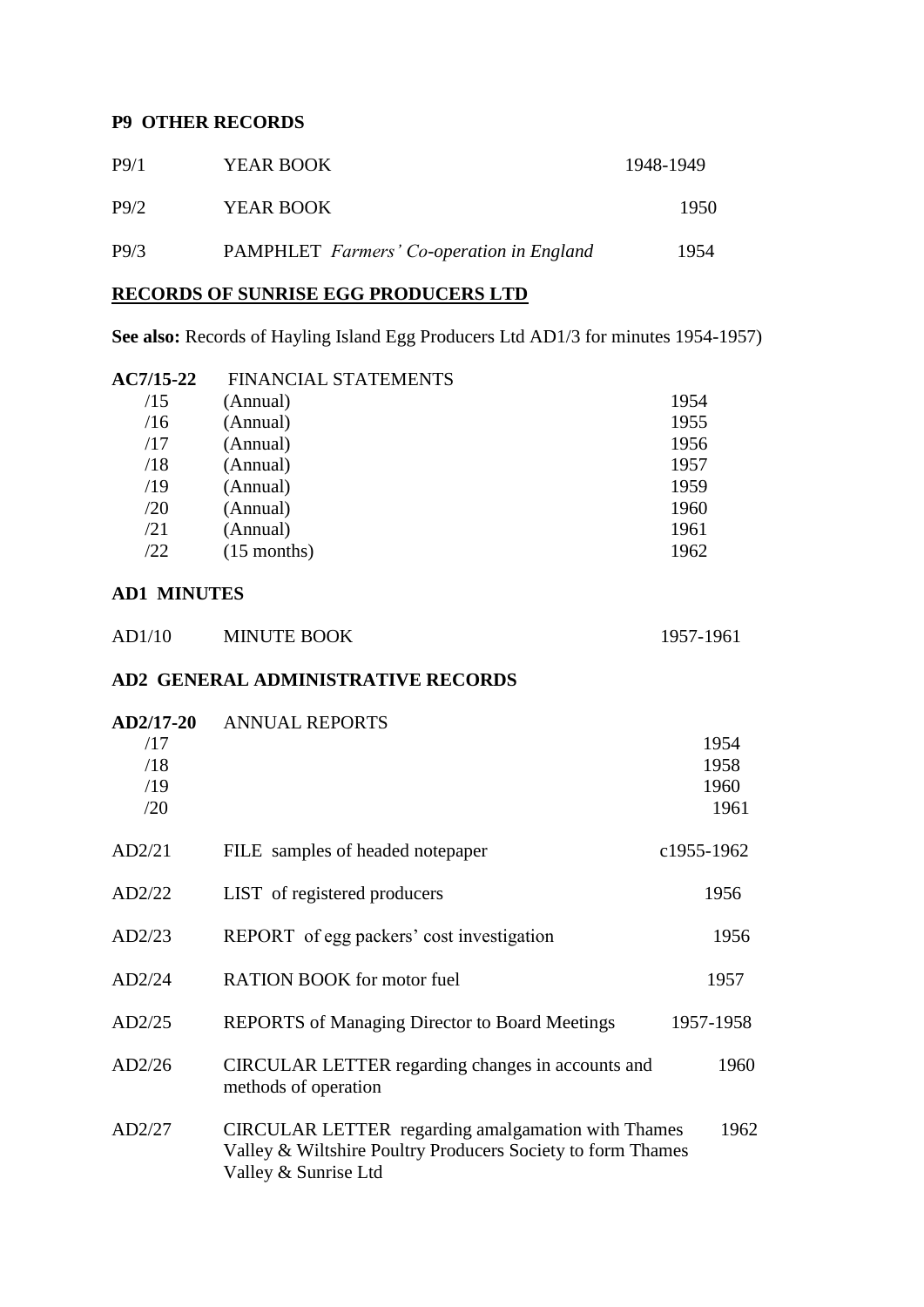| AD2/28  | <b>CIRCULAR</b> from British Egg Marketing Board.<br>Instructions to investigating accountants, Egg Packers' Costs<br>Investigation | 1950s     |
|---------|-------------------------------------------------------------------------------------------------------------------------------------|-----------|
|         | <b>AD7 COMMERCIAL RECORDS</b>                                                                                                       |           |
| AD7/4   | AGREEMENT (blank) concerning purchase of eggs from<br>producers                                                                     | nd        |
|         | <b>AD8 CORRESPONDENCE</b>                                                                                                           |           |
| AD8/1   | CORRESPONDENCE concerning production of 15-second<br>animated film for Sunrise Eggs Ltd                                             | 1960      |
|         | <b>CO2 COMPANY RECORDS</b>                                                                                                          |           |
| CO2/11  | SHARE CERTIFICATES for holdings in Farmers' Egg<br>Distributors Ltd                                                                 | 1955-1957 |
| CO2/12  | LIST of shareholders                                                                                                                | 1959      |
|         | P2/B OTHER FIRMS' INDIVIDUAL ADVERTISING PUBLICATIONS                                                                               |           |
| P2/B1   | LEAFLET for Ideal egg drycleaner<br>2 copies                                                                                        | 1960      |
| P2/B2   | LEAFLETS about British Egg Marketing Board                                                                                          | 1960s     |
|         | <b>P5 NEWS AND PRESS RELEASES</b>                                                                                                   |           |
| P5/1    | FILE press releases and publicity                                                                                                   | 1956-1963 |
| P5/2    | TYPESCRIPT text of T.V. West News report on new packing 1959<br>machinery installed at Southbourne packing station                  |           |
| P5/3    | TYPESCRIPT text of article on egg marketing for Poultry<br>Farmer and Packer                                                        | 1960      |
| P6 FILM |                                                                                                                                     |           |
| P6/1    | CINE FILM of Sunrise Egg Packing Station.<br>Excerpt from Southern T.V.'s Farm in the South<br>$16mm$ b/w<br>25 minutes             | 1961      |
| P6/1/1  | <b>TYPESCRIPT</b> text of broadcast                                                                                                 |           |
| P6/2    | <b>TYPESCRIPT</b> script for <b>Eggs. Farmer to Consumer</b>                                                                        | 1961      |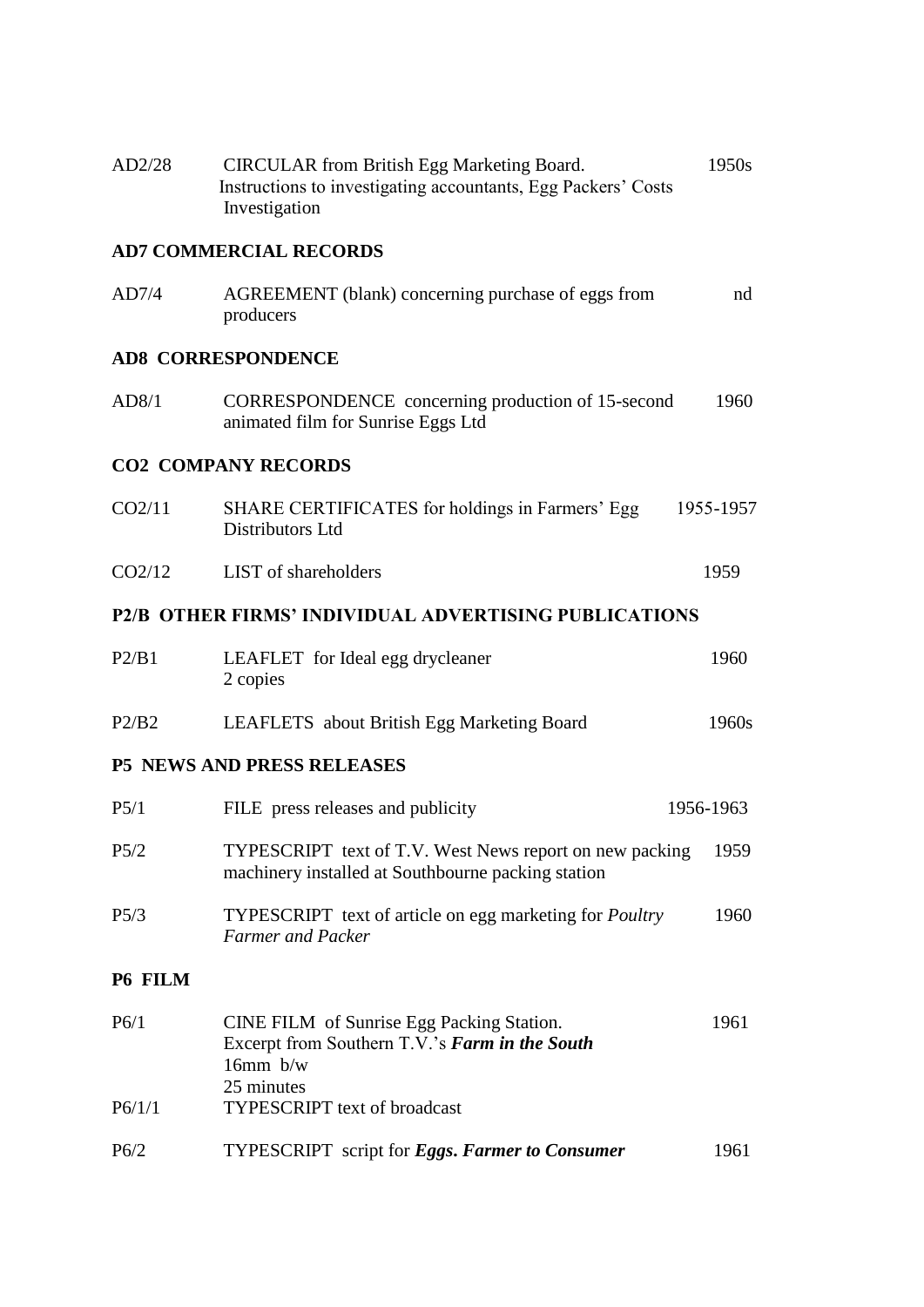## **P9 PUBLICATIONS**

| P9/4       | LEAFLET Egg faults and how to correct them                                             | c1960                   |
|------------|----------------------------------------------------------------------------------------|-------------------------|
| P9/5       | FILE miscellaneous press cuttings                                                      | 1960s                   |
|            | PH2 PHOTOGRAPH ALBUMS                                                                  |                         |
| PH2/2      | ALBUM General. Also includes Hayling Island Egg<br><b>Producers Ltd</b>                | c1950-1960              |
|            | PH5 SLIDES AND TRANSPARENCIES                                                          |                         |
| PH5/1      | <b>COLOUR SLIDES</b> Sunrise Egg Packing Station                                       | c1950-1960              |
|            | <b>SP2 RECORDS OF EVENTS</b>                                                           |                         |
| SP2/4      | FILE texts of speeches by representatives of the British<br><b>Egg Marketing Board</b> | 1953-1961               |
|            | <u>RECORDS OF FARMERS' EGG DISTRIBUTORS LTD</u>                                        |                         |
|            | <b>AC7 FINANCIAL STATEMENTS</b>                                                        |                         |
| AC7/23     | FINANCIAL STATEMENT for 6 months<br>2 copies                                           | $(11 \text{ Jul})$ 1957 |
|            | RECORDS OF AGRICULTURAL CENTRAL CO-OPERATIVE ASSOCIATION                               |                         |
| <u>LTD</u> |                                                                                        |                         |
|            | AD2 GENERAL ADMINISTRATIVE RECORDS                                                     |                         |
| AD2/29     | MEMORANDUM concerning overlapping of agricultural<br>co-operatives                     | 1957                    |
| AD2/30     | <b>ANNUAL REPORT</b>                                                                   | 1958-1959               |
|            | <b>SP2 RECORDS OF EVENTS</b>                                                           |                         |
| SP2/5      | FILE typescripts of speeches                                                           | 1957-1960               |
| SP2/6      | CIRCULAR regarding tour of West Germany and Holland                                    | 1960                    |
|            | <u>RECORDS OF WEST MIDLAND EGG PRODUCERS LTD</u>                                       |                         |
|            |                                                                                        |                         |

#### **AC2 CASH BOOKS**

| $AC2/2-3$ | <b>CASH BOOKS</b>         |           |
|-----------|---------------------------|-----------|
|           | <b>CASH BOOK Receipts</b> | 1957-1965 |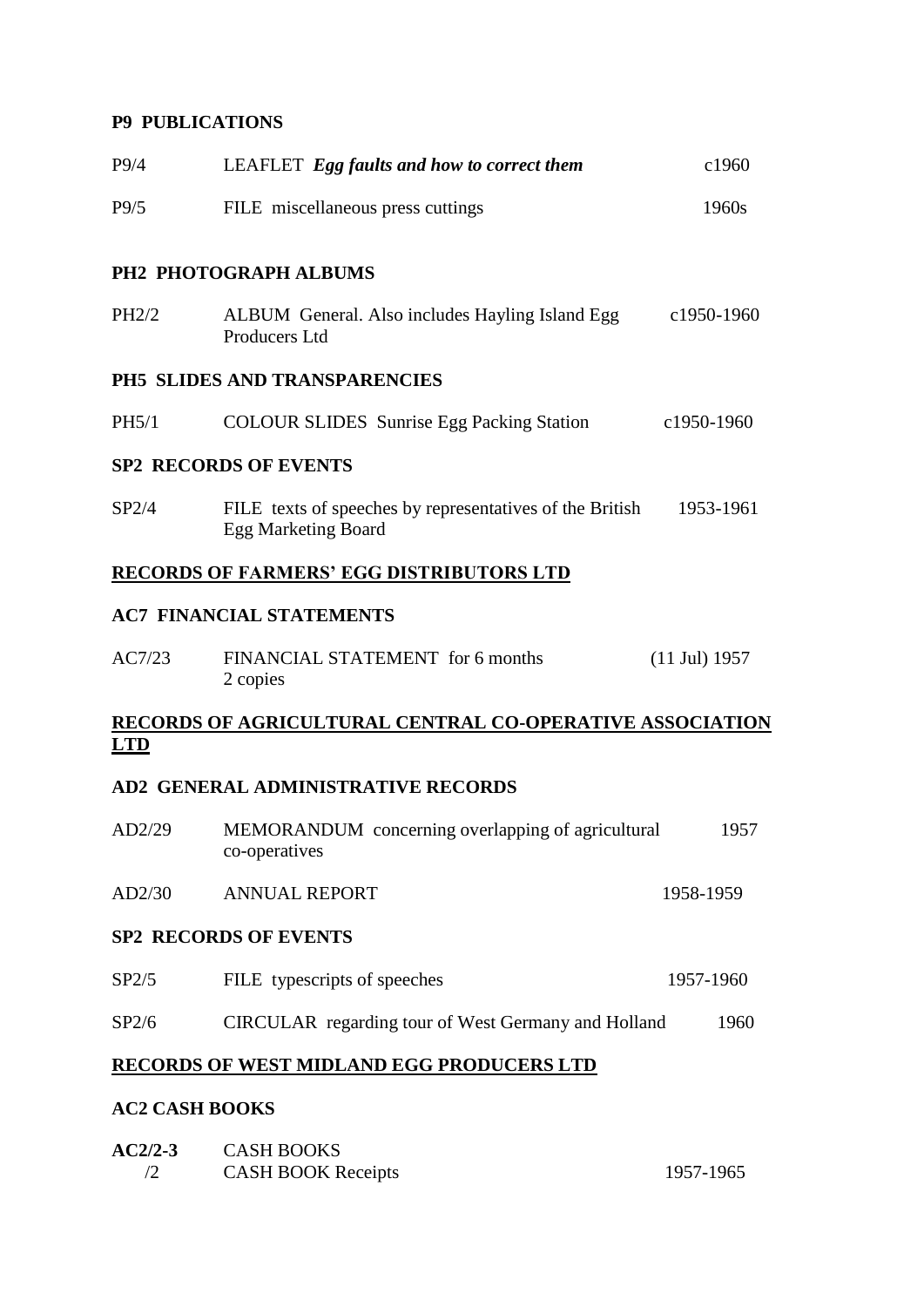#### **RECORDS OF TABOR (EGGS) LTD**

#### **AC6 OTHER ACCOUNTS**

| AC6/2 | <b>GENERAL SALES ANALYSIS</b>     | $(11 \text{ Jul-}26 \text{ Sep})$ 1959          |
|-------|-----------------------------------|-------------------------------------------------|
| AC6/3 | <b>SUPPLIES ANALYSIS</b>          | $(11 \text{ Jul})$ 1959- $(2 \text{ Jan})$ 1960 |
| AC6/4 | <b>GENERAL SUPPLIES ANALYSIS</b>  | 1959-1962                                       |
| AC6/5 | <b>INTERIM RETURN</b> for 3 weeks | $(22 \text{ Oct}) 1960$                         |

#### **AC7 FINANCIAL STATEMENTS**

| <b>AC7/24-29</b> | <b>FINANCIAL STATEMENTS</b> |                         |     |
|------------------|-----------------------------|-------------------------|-----|
| /24              | 13 weeks                    | (3 Oct) 1959            |     |
| /25              | 26 weeks                    | $(3 \text{ Jan}) 1960$  |     |
| /26              | 39 weeks                    | $(2$ Apr) 1960          |     |
| /27              | 56 weeks                    | $(31 \text{ Jul})$ 1960 |     |
| /28              | 26 weeks                    | $(31 \text{ Jan}) 1961$ | /29 |
| 13 weeks         |                             | (28 Oct) 1961           |     |

#### **AD8 CORRESPONDENCE**

| $AD8/2-5$ | PRINCIPAL CORRESPONDENCE FILES |                  |
|-----------|--------------------------------|------------------|
|           |                                | $(Oct-Nov)$ 1959 |
| 73        |                                | 1960             |
| /4        |                                | 1961             |
| /5        |                                | $(Jan-Feb)$ 1962 |

#### **CO2 COMPANY RECORDS**

CO2/13 PAPERS relating to formation of Tabor (Eggs) Ltd concerning 1959 purchase of H.L. Tabor Ltd by Sunrise Egg Producers Ltd, and West Cumberland Farmers Ltd

#### **RECORDS OF SUNFARM EGGS LTD**

## **AC7 FINANCIAL STATEMENTS**

| AC7/30-39 | FINANCIAL STATEMENTS |                         |
|-----------|----------------------|-------------------------|
| /30       | For 6 months         | $(27 \text{ Jan})$ 1962 |
| /31       | For 6 months         | $(31 \text{ Jan})$ 1963 |
| /32       | For 12 months        | $(31 \text{ Jul})$ 1963 |
| /33       | For 6 months         | $(31 \text{ Jan})$ 1964 |
| /34       | For 12 months        | $(1$ Aug) 1964          |
| /35       | For 6 months         | $(31 \text{ Jan})$ 1965 |
| /36       | For 12 months        | $(31 \text{ Jul})$ 1965 |
|           |                      |                         |